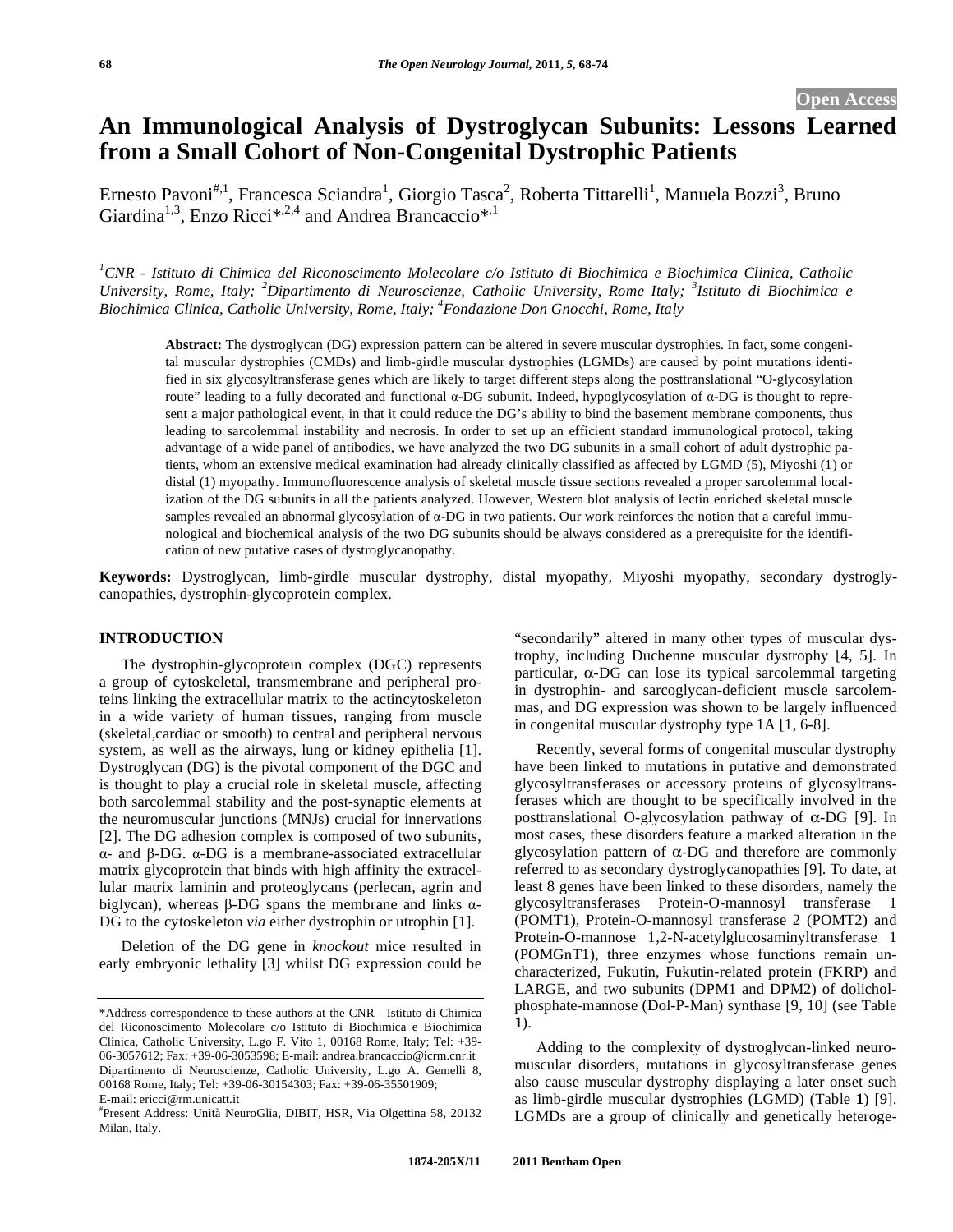| Table 1. | Congenital Muscular Dystrophies (CMD) and Limb-Girdle Muscular Dystrophies (LGMD) Characterized by Hypoglyco- |
|----------|---------------------------------------------------------------------------------------------------------------|
|          | sylation of $\alpha$ -DG                                                                                      |

| <b>OMIM</b><br><b>Designation</b>     |        | Gene                       | Protein                                                                               |  |  |  |  |  |  |
|---------------------------------------|--------|----------------------------|---------------------------------------------------------------------------------------|--|--|--|--|--|--|
| $CMD^*$                               |        |                            |                                                                                       |  |  |  |  |  |  |
| MDC1C                                 | 60661  | <b>FKRP</b>                | Fukutin-related protein                                                               |  |  |  |  |  |  |
| MDC1D                                 | 608840 | LARGE                      | Acetylglucosaminyltransferase-like protein                                            |  |  |  |  |  |  |
| <b>FCMD</b><br>Fukuyama CMD<br>253800 |        |                            | Fukutin                                                                               |  |  |  |  |  |  |
| Muscle-Eye-Brain disease (MEB)        | 253280 | POMGnT1                    | O-linked mannose $\beta$ 1,2N-<br>acetylglucosaminyltransferase                       |  |  |  |  |  |  |
| Walker-Warburg syndrome (WWS)         | 236670 | POMT1<br>POMT <sub>2</sub> | O-mannosyl-transferase                                                                |  |  |  |  |  |  |
| <b>LGMD</b>                           |        |                            |                                                                                       |  |  |  |  |  |  |
| LGMD2I                                | 607155 | FKRP; DPM3                 | Fukutin-related protein;<br>Dolichyl-phosphate mannosyltransferase poly-<br>peptide 3 |  |  |  |  |  |  |
| POMT1<br>LGMD2K<br>609308             |        |                            | O-mannosyl-transferase                                                                |  |  |  |  |  |  |
| LGMD2L                                | 611307 | <b>FCMD</b><br>Fukutin     |                                                                                       |  |  |  |  |  |  |
| LGMD2M                                | 611588 | POMGnT1                    | O-linked mannose $\beta$ 1,2N-<br>acetylglucosaminyltransferase                       |  |  |  |  |  |  |
| LGMD2N                                | 613158 | POMT <sub>2</sub>          | O-mannosyl-transferase                                                                |  |  |  |  |  |  |

\*Very recently, mutations in DPM2 were associated to a form of CMD characterised by severe cognitive impairment, early-onset myoclonic epilepsy and cerebellar hypoplasia [9, 24].

neous disorders characterized by weakness and wasting of pelvic and shoulder girdle musculatures. The clinical course of LMGDs varies from severe forms with early onset and rapid progression within the first decade of life, to milder forms with later onset and slower progression [11]. Several forms of LGMDs are due to mutations in members of the DGC, as sarcoglycans. Five forms of LGMDs (LGMD2I, LGMD2K, LGMD2L, LGMD2M, LGMD2N) are characterized by secondary hypoglycosylation of  $\alpha$ -DG (Table 1) [12-16]. Also genetic abnormalities of dysferlin, a sarcolemmal protein involved in membrane repair, may cause both LGMD2B and Miyoshi distal myopathy [17]. It should be noted that no genetic abnormalities of the six genes encoding the O-glycosyltransferases have been linked so far to distal myopathies. Interestingly, the first human primary dystroglycanopathy associated to LGMD and cognitive impairment, featuring a DG "core protein" missense mutation (Thr192 $\rightarrow$ Met) hitting the N-terminal portion of  $\alpha$ -DG [18], has been very recently identified [19]. Following an extensive characterization, the authors suggest that the mutated site may influence the efficiency of binding and action of the LARGE glycosyltransferase, leading to a misdecorated  $\alpha$ -DG [19]. Moreover, in a forward genetic approach aimed at finding novel genes involved in congenital muscle diseases, a zebrafish dystroglycan mutant hitting the C-terminal domain of  $\alpha$ -DG was also identified, underlying the possibility of a primary involvement of dystroglycan in muscular dystrophies [20].

It is often quite difficult to distinguish between the various forms of LGMDs and distal myopathies. The diagnosis relies on a combination of immunohistochemical and immunoblot analysis followed by DNA sequencing for the identification of the primary gene involved. In this study we analyzed the DG subunits,  $\alpha$ - and  $\beta$ -DG, in a small cohort of seven patients that have all been classified as affected by non-congenital muscular dystrophies by clinical examination, in order to assess the possible involvement of DG in LGMDs and distal myopathy phenotypes. Such an analysis can be particularly useful in order to pave the way for establishing a more standardized clinical and diagnostic assessment of the DG complex.

# **MATERIALS AND METHODOLOGY**

#### **Patients**

Patients were diagnosed according to clinical observations, family history and serum creatine kinase (CK) levels. Muscle biopsies were obtained with informed consent.

#### **Immunofluorescence of Skeletal Muscle Biopsies**

Five unfixed serial cryosections, 10μm thick, were obtained from each muscle biopsy. After blocking of unspecific sites with blocking buffer (0.5% Triton X-100, 1% BSA in PBS) for 30 minutes at room temperature, the sections were incubated with the primary antibodies overnight at 4°C in a humid chamber. After washing in PBS, the sections were incubated with the appropriated fluorescent secondary antibody for 30 minutes at room temperature. All tissue sections were mounted in aqueous mountant and viewed with a fluorescence microscope (Nikon), images collected exploiting a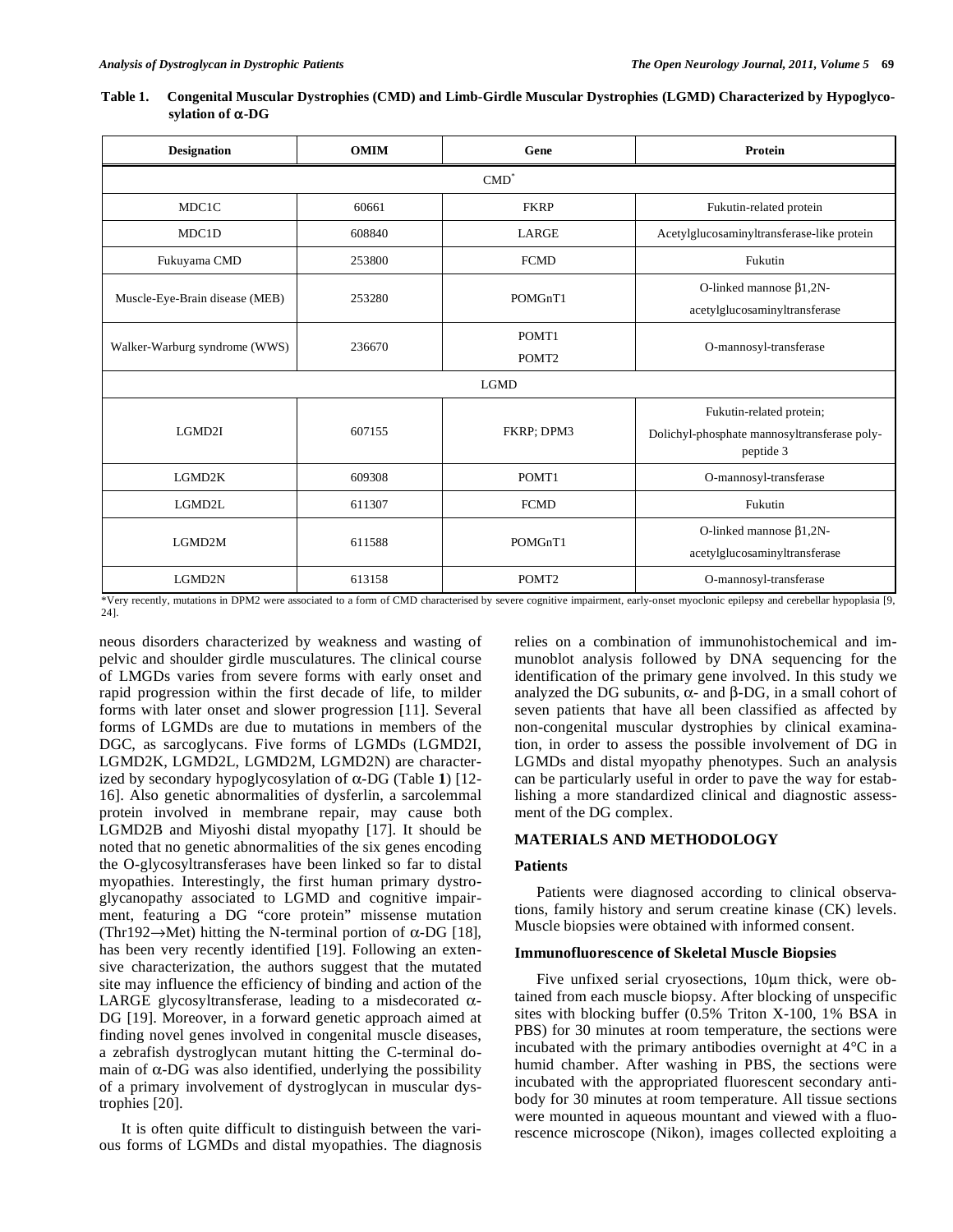digital Nikon camera (Coolpix 5400) using the software X-Pro.

# **Electrophoresis and Western Blot Analysis of Muscle Biopsies**

Muscle biopsies from dystrophic patients and control sample were homogenized in lysis buffer (125mM Tris-HCl pH 7.4, 2mM EDTA, 1% SDS, 1% Triton X-100) containing protease inhibitors; supernatants (total protein extract) were collected upon centrifugation. Proteins were separated by SDS-PAGE and transferred to nitrocellulose (NT) membranes. After blocking with 5% dry milk Tris-buffered saline (TTBS; 150 mM NaCl, 10 mM Tris-HCl buffer pH 7.4 and 0.05% Tween 20), the NT membranes were incubated o/n at 4°C with primary antibody. After washing in TTBS and in TTBS containing 3% milk powder for 30 min, the blots were incubated for 1 h with anti-mouse or anti-rabbit antibodies horseradish peroxidase-conjugated (Pierce).

After washing in 3% milk powder TTBS and several washes in TTBS, blots were developed using enhanced chemiluminescence (ECL) (Pierce). The immuno-reacting bands were visualized by exposing the membranes to Kodak X-OMAT films. Glycoprotein enrichment was performed on total protein extracts. Briefly, supernatants were incubated with Wheat Germ Lectin (WGL) Sepharose 6MB (Amersham) overnight at 4°C. After extensive washing with washing buffer (WB) (50mM Tris-HCl pH 7.8, 500mM NaCl, 0.1% Triton X-100), bound glycoprotein were eluted in WB with 250mM N-acetylglucosamine and used in Western blot.

#### **Antibodies**

In Western blot and in immunofluorescence experiments, --DG was detected with mouse monoclonal antibodies anti-  $\beta$ -DG 43DAG/8D5 (Novocastra) diluted 1:25 and anti- $\beta$ -DG BD (Becton Dickinson) diluted 1:500.  $\alpha$ -DG was detected with mouse monoclonal antibodies anti- $\alpha$ -DG clone VIA4-1 (lot 32685, Upstate Biotechnology) and clone IIH6 (lot

**Table 2. Summary of Clinical and Genetic Features of Patients** 

| Patient/<br><b>Sex</b> | Age<br>onset | Family<br>hystory | <b>CK</b> level<br>(times nor-<br>mal) | Age<br>at biopsy | <b>Respiratory</b><br>function | Cardiac<br>function           | <b>Physical examination</b><br>(Clinical diagnosis)                                                                                                     | Genetic<br><b>Analysis</b>                                                                          |
|------------------------|--------------|-------------------|----------------------------------------|------------------|--------------------------------|-------------------------------|---------------------------------------------------------------------------------------------------------------------------------------------------------|-----------------------------------------------------------------------------------------------------|
| P1/M                   | 30           | N <sub>0</sub>    | $3-5x$                                 | 27               | N                              | $\mathbf N$                   | Weakness of gastroc-<br>nemii and posterior<br>thigh muscles (Distal<br>myopathy)                                                                       | CAPN3,FKRP<br>DYSF, TCAP,<br>LMNA: normal                                                           |
| P2/F                   | 10           | Yes               | $1 - 1.5x$                             | 48               | $\mathbf N$                    | Coronary<br>artery<br>disease | Proximal lower limb<br>weakness with quad-<br>riceps and calf hyper-<br>trophy. Scapular<br>winging, mild facial<br>and upper limb weak-<br>ness (LGMD) | CAPN3, $\gamma$ -SGC,<br>FKRP, LMNA,<br>Fukutin,<br>POMT1:<br>normal                                |
| P3/M                   | 35           | N <sub>0</sub>    | $15-40x$                               | 24               | N                              | $\mathbf N$                   | Severe distal lower<br>limb weakness, mild<br>lower limb weakness<br>(Miyoshi myopathy)                                                                 | Mutations in<br>DYSF                                                                                |
| P4/M                   | $30 - 35$    | Yes               | $3-5x$                                 | 35               | $\mathbf N$                    | $\mathbf N$                   | Calf hypotrophy,<br>scapular winging,<br>upper girdle weak-<br>ness. Pes cavus<br>(LGMD)                                                                | Only the brother<br>was analysed:<br>CAPN3,<br>FKRP, DYSF,<br>TCAP, LMNA,<br>FKTN, POMT1:<br>normal |
| P5/F                   | 18           | N <sub>o</sub>    | $10-15x$                               | 33               | $\mathbf N$                    | N                             | Proximal and distal<br>weakness in the four<br>limbs with distal<br>onset (LGMD)                                                                        | Mutation in<br>$DYSF^*$                                                                             |
| P6/F                   | NA           | N <sub>0</sub>    | NA                                     | 27               | N                              | $\mathbf N$                   | NA (LGMD)                                                                                                                                               | NA                                                                                                  |
| P7/F                   | $25 - 30$    | Yes               | $10-40x$                               | 30               | $\mathbf N$                    | $\mathbf N$                   | Weakness and calf<br>hypotrophy, then<br>proximal spreading<br>(LGMD)                                                                                   | Mutations in<br>DYSF***                                                                             |

N= normal.

NA= not available.

\* mutations: exon 21 1966 A>G (K656Q) + exon 23 2220\_2205delins T fs X17 (T734S).

\*\*mutation: exon 50 5626 G>A (D1876N).

\*\*\*mutations: exon 27 2875 C>T (R959W).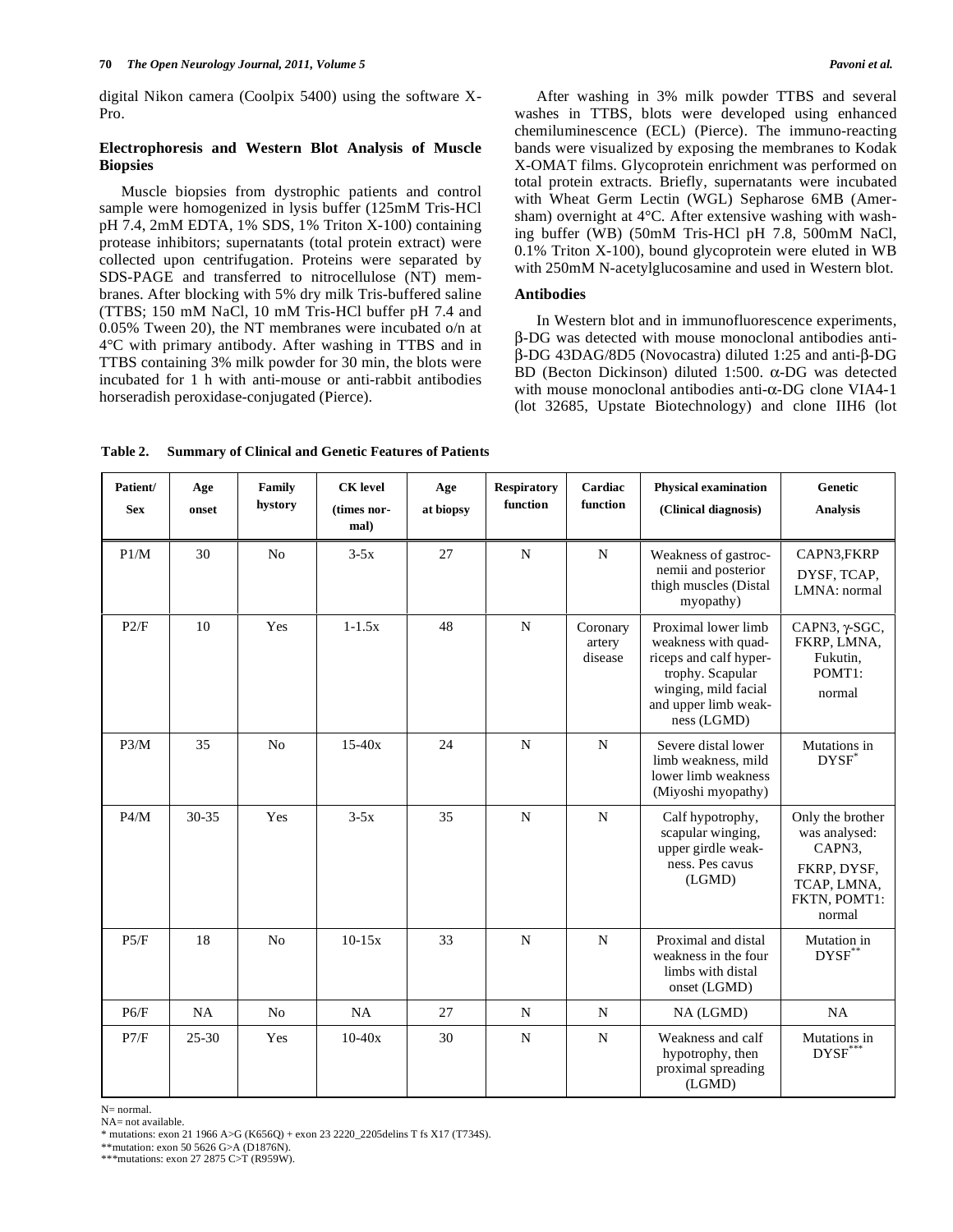

**Fig. (1).** Scheme of the DG subunits displaying the epitopes recognized by different antibodies.

22991 Upstate Biotechnology) diluted 1:500 and 1:200, respectively. Polyclonal antibodies directed against the mouse  $\alpha$ -DG C-terminal region previously characterized [21] were used at dilution 1:100.

# **RESULTS**

#### **Clinical Examination of Patients**

Three male and four female patients affected by noncongenital muscle dystrophies were studied. Age at onset was on average 25 years (range 10-35 years), and the average age at biopsy 32 years (range 24-48 years). Three patients, P2, P4 and P7, reveal a positive family history; on detail, P4 and P7 have one brother affected respectively, whereas P2 has one brother and one sister affected. The creatin kinase level was analyzed and the values were within a range of 1 to 40 times the normal value. In particular, P1 underwent biopsy before showing increased levels of creatin kinase.

All patients had a normal respiratory and cardiac function, with the exception of P2 who was affected by a coronary artery disease.

Some patients were also genetically characterized. In particular, the calpain (CAPN3), dysferlin (DYSF), telethonin (TCAP), lamin (LMNA), γ-sarcoglyan (γ-SGC), fukutin, POMT1 and fukutin related protein (FKRP) genes were analyzed. Among the genes analyzed, only P3, P5 and P7 displayed mutations in the dysferlin gene. The clinical details and genetic analysis outcome are reported in Table **2**.

# **Immunofluorescence Analysis of the Dystroglycan Complex**

Immunofluorescence analysis of the DG subunits was performed on skeletal muscle cryosections of all patients, with the exception of P4, using a panel of antibodies hitting different epitopes within the  $\alpha$ - and  $\beta$ -DG subunits, as depicted in Fig.  $(1)$ . The  $\beta$ -DG subunit was stained with two different antibodies hitting the extracellular region (BD) and the cytoplasmic domain of the protein  $(43-DAG)$ . The  $\beta$ -DG signal in all the samples analyzed was comparable with the control section, and showed normal sarcolemma expression (Fig. 2). Also the membrane localization of the  $\alpha$ -subunit was normal when detected with a polyclonal antibody raised against the core protein of the C-terminal domain of  $\alpha$ -DG: furthermore, the positive staining with an antibody raised against the carbohydrate molecules revealed the correct glycosylation of the  $\alpha$ -subunit in all patients (Fig. 2).



Fig. (2). Immunofluorescence localization of  $\alpha$ - and  $\beta$ -DG in human skeletal muscle sections. C: control, P1-P7: patients. The  $\beta$ -DG subunit was detected with two monoclonal antibodies,  $43DAG/8D5$  and BD, that recognized the  $\beta$ -DG cytoplasmic tail and its extracellular domain, respectively.  $\alpha$ -DG was detected with the monoclonal antibody IIH6 (lot 22991), raised against an undefined carbohydrate epitope (red arrow), and with a polyclonal antibody directed against its C-terminal region.

# **Western Blot Analysis of Total Protein Extracts**

The  $\alpha$ - and  $\beta$ -DG subunits were also analyzed by Western blot using total skeletal muscle protein extracts.  $\alpha$ -DG was probed with the monoclonal antibody VIA4-1 (Upstate), that recognises a yet unidentified carbohydrate epitope. The expected broad band of approximately 156 kDa was present in the control sample and in patients P1, P2, P3 and P7 (Fig. **3A**, red arrow). The patient P5 displays a strong signal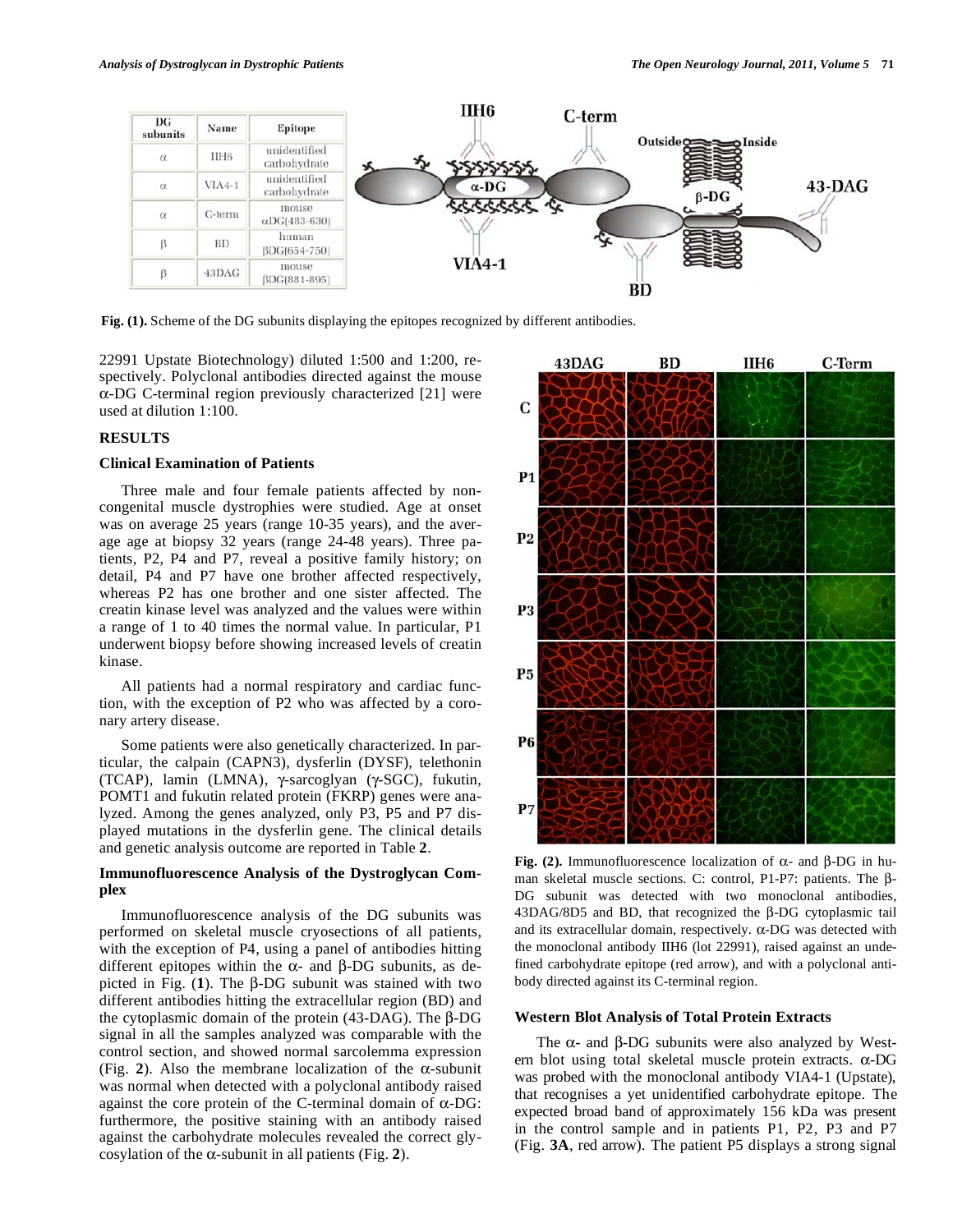for  $\alpha$ -DG but with a slight shift toward lower molecular mass (Fig. **3A**). On the contrary, in patients P4 and P6 the 156 kDa band of  $\alpha$ -DG was totally absent (Fig. **3A**, red asterisk), although in P6 a very faint band around 120 kDa was also detected that could represent a hypoglycosylated form of  $\alpha$ -DG still recognized by the antibody.  $\beta$ -DG was analyzed in total protein extracts using the monoclonal antibody NCL-43DAG that recognizes the last 15 aa of its cytoplasmic tail. All the samples analyzed showed the expected 43 kDa band (Fig. **3B**).





**Fig. (3).** Western blot analysis of the DG subunits in total protein extracts from patients P1-P7 and from control muscle tissue (C). **A:**  Samples were resolved with a 7.5-15% acrylamide gradient SDS-PAGE and  $\alpha$ -DG was detected with the antibody VIA4-1 (lot 32685) raised against an undefined carbohydrate epitope (red arrow). In samples P4 and P6 the expected 156 KDa band was absent (red asterisk). The additional lower bands detected in all the samples might correspond to hypoglycosylated and/or proteolytic forms of  $\alpha$ -DG; **B:** Western blot upon a 12% SDS-PAGE of the total protein extracts using anti  $43DAG/8D5$  for  $\beta$ -DG detection. All the samples showed the expected 43 kDa band.

# **Western Blot Analysis of Lectin-Enriched Extracts from Patients P4 and P6**

The total protein extracts of patients P4 and P6, which showed an anomalous signal of  $\alpha$ -DG in Western blot, were submitted to a lectin-enrichment protocol using wheat germ lectin (WGL) beads that specifically bind to Nacetylglucosamine residues. This protocol is very useful for the analysis of the carbohydrate decorations of a glycoprotein like  $\alpha$ -DG. In the normal tissue sample, WGL-enriched fractions contain both  $\alpha$ - and  $\beta$ -DG subunits (Fig. **4A**). The WGL-enriched fractions from patients P4 and P6, analyzed with an antibody against  $\beta$ -DG, showed a loss of immunodetection in comparison to the corresponding total protein extract (Fig. **4B**).

#### **DISCUSSION**

# **Primary and Secondary Dystroglycanopathies: An Increasingly Complex Scenario Ranging from Congenital to Limb-Girdle Muscular Dystrophies**

In this study, we have analyzed the  $\alpha$ - and  $\beta$ -DG subunits in seven patients who had been catalogued by clinical obser-



**Fig. (4).** Western blot analysis of total protein extracts of control and patients P4 and P6 that were submitted to a lectin-enrichment protocol using wheat germ lectin beads. **A:** In the control tissue sample, WGL-enriched fractions contain both the  $\alpha$ -DG and  $\beta$ -DG subunits. **B:** WGL-enriched fractions from patients P4 and P6, analysed with antibodies against  $\beta$ -DG.  $\beta$ -DG, that is present in the total protein extracts of both patients, is not enriched upon WGL incubation, confirming the presence of altered glycosylation of  $\alpha$ -DG.

Tot WGL Tot WGL

P4

P6

vation as subjects affected by non-congenital muscular dystrophies (Table **2**). Five of those patients were classified as affected by LGMD, one by distal myopathy and another one by Miyoshi myopathy.

We have used a combination of immunofluorescence and immunoblot analysis to characterize the DG complex and to determine whether an alteration of the DG expression pattern emerged in any of these patients affected by non-congenital muscular dystrophies. Firstly, we analyzed the dystroglycan subunits expressed in skeletal muscle by immunofluores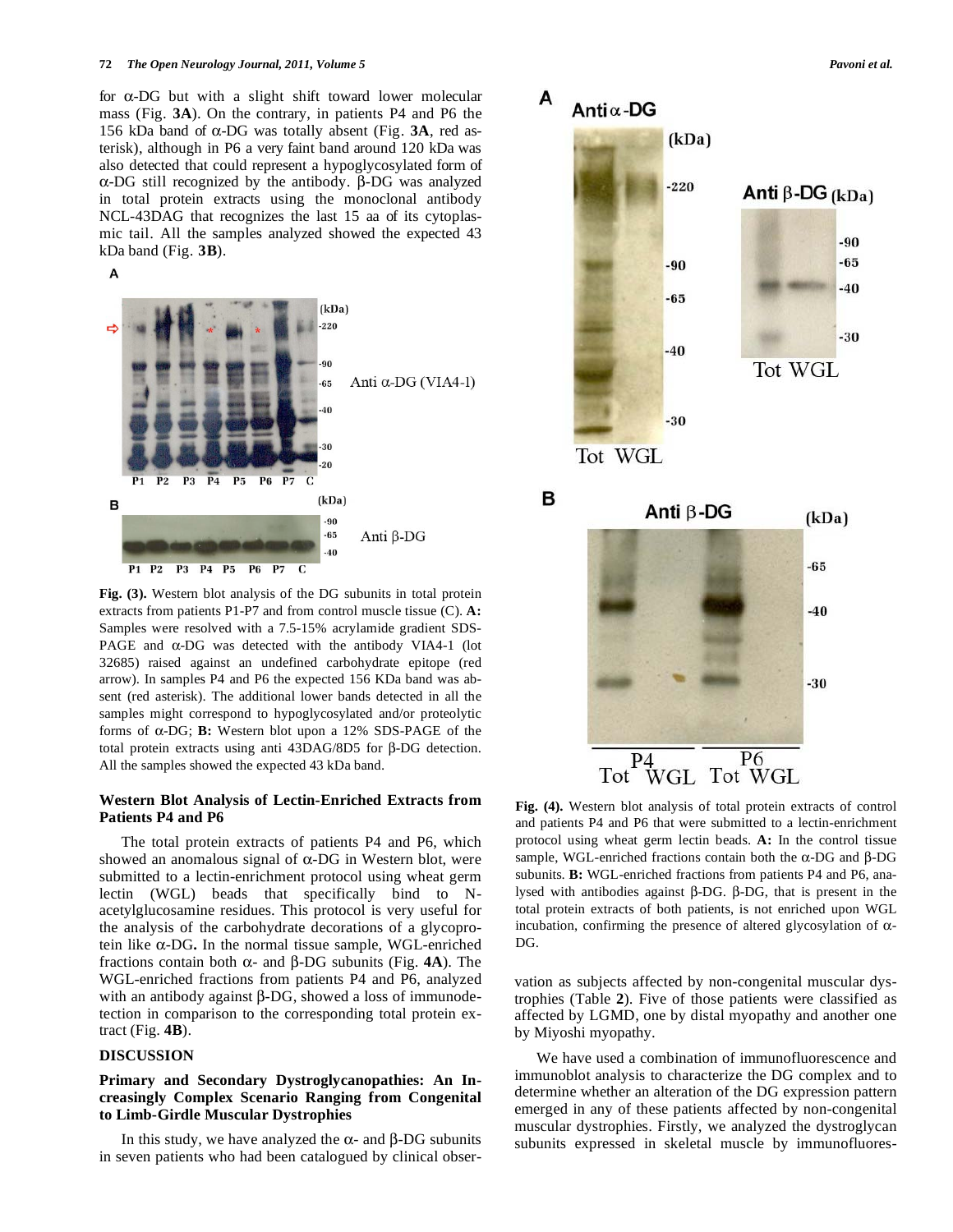cence of tissue sections, using antibodies hitting different epitopes within the two molecules (Fig. **1**). In particular, the --DG subunit was stained using two monoclonal antibodies directed against its extracellular domain and its cytosolic Cterminal domain, respectively (Fig. 2), while the  $\alpha$ -DG subunit was detected using a polyclonal antibody raised against the core protein at the level of its C-terminal domain, [21], and by a monoclonal antibody directed against an unknown carbohydrate epitope of  $\alpha$ -DG (Mab IIH6 purchased from Upstate) (Fig. **2**).

In all patients, all the different antibodies detected the expected membrane localization of the DG subunits (Fig. **2**). From these very experiments, the DG complex does not seem to be related at all to the dystrophic phenotypes observed in those patients. However, Western blot analysis of crude muscle protein extracts, performed using a different monoclonal antibody directed against a carbohydrate epitope of  $\alpha$ -DG (Mab VIA4-1, purchased from Upstate), showed the loss of  $\alpha$ -DG immunodetection in patients P4 and P6, while patient P5 displayed a signal with a slight shift toward a lower molecular mass (Fig. **3A**).

The discrepancy between the immunofluorescence and Western blot analysis may find an explanation in the possibility that  $\alpha$ -DG glycosylation is indeed altered in these patients, and the carbohydrate epitope recognized by the VIA4- 1 antibody is missing or is reduced. It should be noted that  $\alpha$ -DG does not lose its sarcolemmal targeting, so it could be hypothesized that the altered glycosylation may rather affect its functional properties [22]. Such a picture seems to be confirmed by the lectin enrichment protocol that failed to copurify  $\beta$ -DG from total protein extracts of P4 and P6 patients (Fig. **4B**). In fact, the complete loss of immunodetection of the  $\beta$ -DG subunit in P4 and P6 WGL-enriched samples should depend on the impaired interaction between  $\alpha$ -DG and the lectin, which in itself depends on the presence of Nacetylglucosamine residues in the mucin-like region of  $\alpha$ -DG (Fig. **3A**) [22].

Therefore, P4 and P6 patients may well be affected by a form of "dystroglycanopathy" that could be related to the reduced amount of N-acetylglucosamine present within the glycosylation shell of  $\alpha$ -DG. Being POMGnT1 the glycosyltransferase that typically add the N-acetylglucosamine "brick" to the growing O-mannose sugar chains, these two patients (P4 and P6) could be tentatively catalogued as LGMD2M, even if muscle weakness displayed a distal involvement as well. Moreover, the patient P6 revealed also a deficit of calpain-3 (data not shown) that is characteristic of LGMD2A. Further genetic analysis will be essential to test this hypothesis and to identify directly and unambiguously the mutated gene responsible of the altered glycosylation of  $\alpha$ -DG.

# **The Importance of an Extensive Immunological Analysis of the Two Dystroglycan Subunits for Clinical Diagnosis**

Our analysis of a small cohort of patients revealed that the biochemical characterization of patients affected by muscular dystrophy should include a more extensive immunological analysis of muscle samples using different antibodies.

In fact, muscle sections of all the patients showed in immunofluorescence the same expression and targeting pattern of the two DG subunits. On the other hand, when applying Western blot analysis, especially upon lectin-enrichment, two patients were unambiguously identified as patients displaying an altered glycosylation pattern of  $\alpha$ -DG. Although the possible role of POMGnT1 in a form of LGMD also with distal involvement could be only speculated, these patients should now undergo an extensive gene analysis aiming at a definitive characterization of the genes responsible for their pathologies.

After the identification of DG as a common final target for a whole series of glycosyltransferases responsible for its O-glycosylation pattern, the DG complex has taken centre stage in neuromuscular medicine [9]. Nonetheless, many important structural and functional details of the DG complex, in the light of its involvement in human neuromuscular disorders, await further elucidation. In particular, the novel identification of a pathogenic missense mutation in the DG gene that results in neuromuscular abnormalities, points to the opportunity of including *DAG1* in the list of genes whose mutations cause muscular dystrophy and cognitive impairment in humans [19, 23].

Moreover, it has not been clarified yet whether DG would represent the substrate of other still unidentified enzymes. In fact, there are several reported cases in which patients, while displaying a series of phenotypic signs that would suggest the presence of a secondary dystroglycanopathy, do not carry mutations in any of the glycosyltransferases identified so far [9]. It is also possible that additional unknown substrates of these enzymes exist, enlarging the pathological scenario of sarcolemmal instability and necrosis [23].

During the next few years, further efforts will certainly be needed in order to identify alternative biochemical and/or genetic pathways underlying this group of congenital and limb-girdle muscular dystrophies.

#### **ACKNOWLEDGEMENTS**

This work was supported by Telethon grant GGP06225 to A.B. and Rare Diseases grant 7DR1 (ISS, collaborative project Italy-USA) to E.R. Association Française contre les Myopathies (AFM) is gratefully acknowledged for a postdoctoral fellowship to F.S.

The authors wish to thank Tamara C. Petrucci, Maria Giulia Bigotti, Enrico Bertini and Eugenio Mercuri (Roma) for critical reading of the manuscript.

### **REFERENCES**

- [1] Bozzi M, Morlacchi S, Bigotti MG, Sciandra F, Brancaccio A. Functional diversity of dystroglycan. Matrix Biol 2009; 28: 179-87.
- [2] Cohn RD. Dystroglycan: important player in skeletal muscle and beyond. Neuromuscul Disord 2005; 15: 207-17.
- [3] Williamson RA, Henry MD, Daniels KJ, *et al.* Dystroglycan is essential for early embryonic development: disruption of Reichert's membrane in Dag1-null mice. Hum Mol Genet 1997; 6: 831-41.
- [4] Ibraghimov-Beskrovnaya O, Ervasti JM, Leveille CJ, *et al.* Primary structure of dystrophin-associated glycoproteins linking dystrophin to the extracellular matrix. Nature 1992; 355: 696-702.
- [5] Kanagawa M, Toda T. The genetic and molecular basis of muscular dystrophy: roles of cell-matrix linkage in the pathogenesis. J Hum Genet 2006; 51: 915-26.
- [6] Duclos F, Straub V, Moore SA *et al.* Progressive muscular dystrophy in  $\alpha$ - sarcoglycan-deficient mice. J Cell Biol 1998; 142: 1461-71.